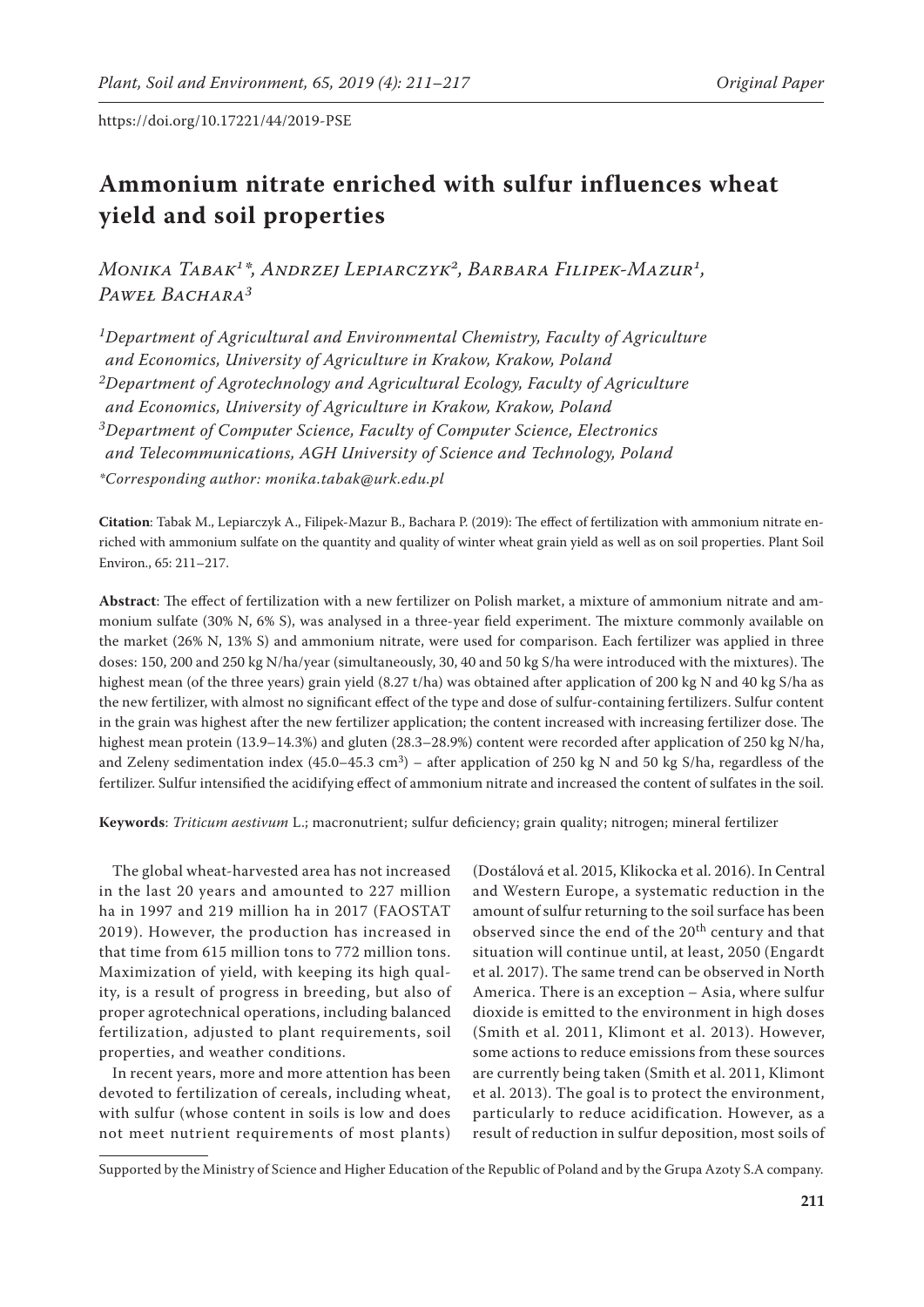agricultural use in Europe have a low content of sulfates (Scherer 2009). Currently, annual deposition of sulfur from the atmosphere onto the soil surface ranges from several to a dozen or so kilograms per hectare. Other causes of sulfur deficiency include: removal of sulfur with plant field, losses resulting from sulfate leaching into soil profile, reduction in the use of organic fertilizers and low-percentage mineral fertilizers that contain ballast (which includes sulfur).

Mineral fertilization influences the quality of wheat grain yield, taking into account parameters deciding on its technological value (Pilbeam 2015, Klikocka et al. 2016). Sulfur deficiency in soils translates into the necessity of fertilization with this element. The dose and form of sulfur should be chosen properly to satisfy plant requirements, and not to deteriorate soil properties, particularly by increasing its acidification.

The aim of the research was to determine the effect of fertilization with ammonium nitrate enriched with ammonium sulfate on quantity and quality of yield of winter wheat grain, as well as on selected soil properties. The effect of a new fertilizer available on the Polish market, containing 30% N and 6% S, was analysed.

## **MATERIAL AND METHODS**

**Field experiment**. The field experiment was set up in 2014 at the experimental station of the University of Agriculture, located in Krakow-Mydlniki. The experiment was established on Stagnic Luvisol. The soil has heavy category (36% fraction < 0.02 mm), acid reaction (pH $_{\text{KCl}}$  4.88), low content of total sulfur (0.16 g/kg DM (dry matter)) and sulfate sulfur (8.92 mg/kg DM) and medium content of available phosphorus (63.4 mg/kg DM) and potassium (238 mg/kg

DM). The experiment comprised of 10 treatments, each conducted in four replications (experimental plot = 7 m  $\times$  4 m = 28 m<sup>2</sup>):

- I: no fertilization (control);
- II, III and IV: 150 kg N, 200 kg N and 250 kg N/ha, respectively – as ammonium nitrate (34% N);
- V, VI and VII: 150 kg N and 30 kg S/ha, 200 kg N and 40 kg S/ha, 250 kg N and 50 kg S/ha, respectively – as fertilizer A (a mixture of ammonium nitrate and ammonium sulfate, 26% N and 13% S); N dose was completed with ammonium nitrate;
- VIII, IX and X: 150 kg N and 30 kg S/ha, 200 kg N and 40 kg S/ha, 250 kg N and 50 kg S/ha, respectively – as fertilizer B (a mixture of ammonium nitrate and ammonium sulfate, 30% N and 6% S).

The experiment was conducted for three growing seasons, and winter wheat cv. Natula (a quality bread cultivar with very high technological parameters of the grain) was the test plant in all seasons. Phosphorus and potassium were applied at pre-sowing (each year 30.50 kg P/ha as 40% superphosphate and 83 kg K/ha as 60% potassium salt). Nitrogen was applied at the beginning of spring vegetation (dose of 50%), at the beginning of stem elongation phase (30%) and prior to heading (20%). Humidity and thermal conditions during the experiment are shown in Figure 1. Wheat was harvested at grain full maturity. After the harvest, soil samples were collected and dried.

**Laboratory analyses**. Sulfur content in dried and ground wheat grain was determined using a Vario MAX cube CNS elemental analyser (Elementar Analysensysteme GmbH, Langenselbold, Germany). Protein content was determined according to AOAC (2012), gluten content – ISO 21415-2, 2015, Zeleny sedimentation index – PN-EN ISO 5529, 2010, and Falling number – ICC Standard 107/1 (1995).



Figure 1. Total precipitation and mean air temperature during wheat growth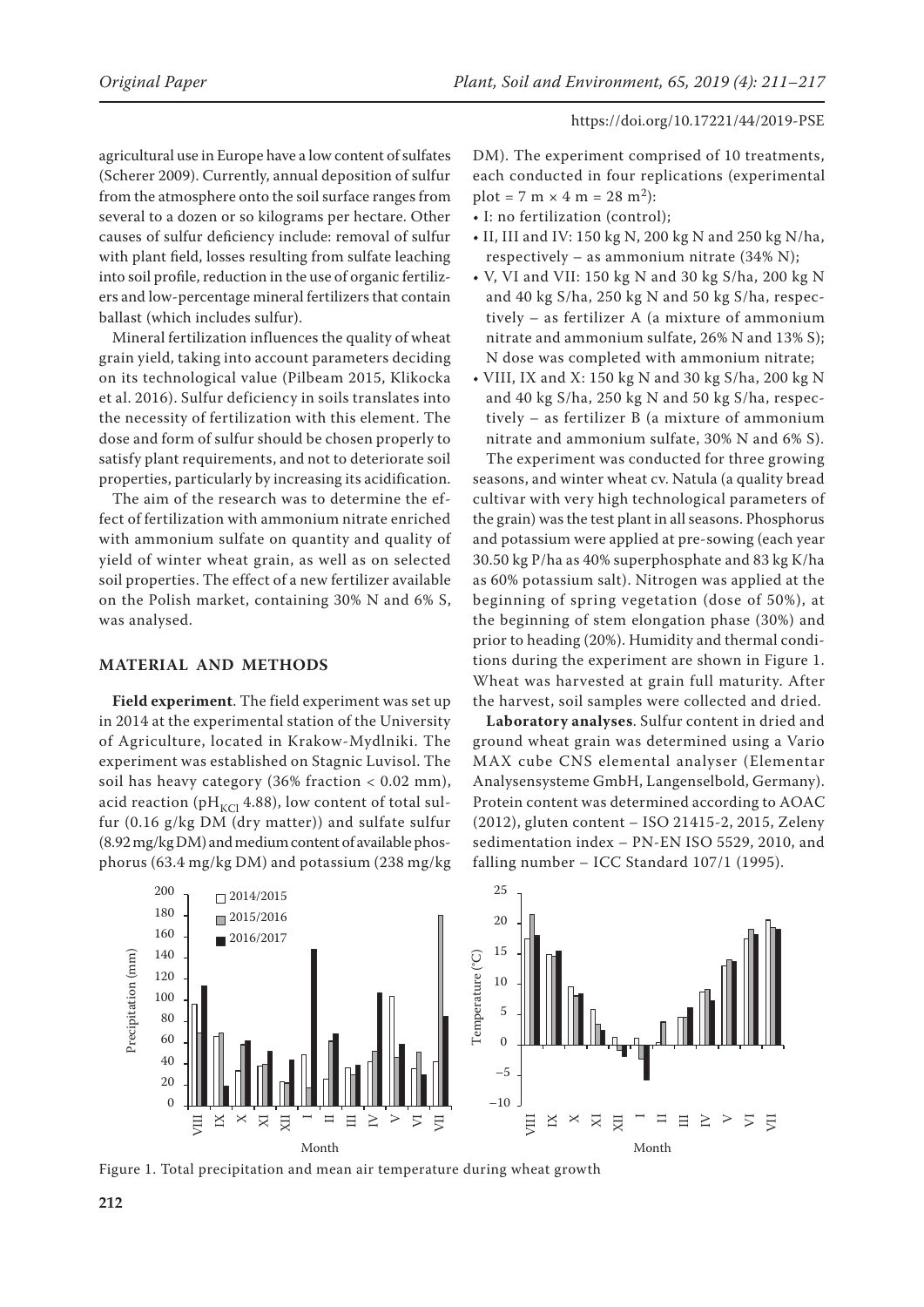Soil pH was determined by potentiometry, using 1 mol/L KCl solution (m/v 1:2.5) (Tan 2005). Sulfate sulfur content was determined by the ICP-OES method using an OPTIMA 7300 spectrometer (Perkin-Elmer, Waltham, USA); sulfates were rinsed with 0.03 mol/L acetic acid (30 min, 40 rpm, 1:10 m/v).

To characterize the soil properties before setting up the experiment, additional analyses were conducted. Granulometric composition was determined by the Bouyoucos-Casagrande's areometric method in the Prószyński's modification (Warzyński et al. 2018). Total sulfur was determined by the ICP-OES method after binding sulfur by magnesium nitrate, dry mineralization (12 h at 450°C) and after dissolving the residue in a nitric acid solution, and available forms of phosphorus and potassium were determined by the Egner-Riehm method (Ivanov et al. 2012), after extraction with pH 3.55 calcium lactate (90 min, 40 rpm, 1:50 m/v).

**Statistical analysis**. An analysis of variance was performed. The least significant differences (*LSD*) were calculated by using the Tukey's test ( $\alpha = 0.05$ ). Principal component analysis (PCA) was applied to show relationships between the analysed parameters and treatments. The data analysis software system Statistica, ver. 13 (TIBCO Software Inc., Palo Alto, USA) was used.

#### **RESULTS AND DISCUSSION**

**Amount of wheat grain yield and sulfur content in grain**. A significant diversity in the amount of yield of winter wheat grain and sulfur content in grain in individual years of the experiment was observed (Table 1). Klikocka et al. (2016) showed the additive effect of sulfur fertilization on wheat yield. Similarly to the results obtained by Hřivna et al. (2015) and Klikocka et al. (2016), diversity between the years resulting from weather conditions was shown. The highest mean (of the three years of the research) yield was obtained after application of 200 kg N and 40 kg S/ha as fertilizer B. As a rule, no significant diversity in the amount of yield after sulfur fertilization was shown. The mean sulfur content in grain increased along with increasing the nutrient doses. The grain of plants fertilized with the two highest doses of fertilizer B had significantly highest sulfur content.

**Wheat grain quality**. Values of all the analysed quality parameters of winter wheat grain varied considerably in individual years (Tables 2 and 3). A significant correlation between years and treatments, and thereby their influence on the grain quality, was shown. Significantly the highest mean protein (13.9–14.3%) and gluten (28.3–28.9%) content were observed after application of 250 kg N/ha, regardless

| Treatment    | Yield (t/ha)                                      |      |      |                   | Sulfur $(g/kg)$                                   |      |      |                   |
|--------------|---------------------------------------------------|------|------|-------------------|---------------------------------------------------|------|------|-------------------|
|              | 2015                                              | 2016 | 2017 | mean              | 2015                                              | 2016 | 2017 | mean              |
| I            | 6.40                                              | 4.93 | 6.79 | 6.04              | 0.77                                              | 0.56 | 1.07 | 0.80              |
| $\rm II$     | 8.00                                              | 6.75 | 8.90 | 7.88              | 0.69                                              | 0.55 | 1.18 | 0.81              |
| Ш            | 8.05                                              | 5.92 | 9.13 | 7.70              | 0.89                                              | 0.67 | 1.20 | 0.92              |
| IV           | 7.60                                              | 6.78 | 9.37 | 7.86              | 0.94                                              | 0.67 | 1.28 | 0.96              |
| V            | 8.00                                              | 7.61 | 8.97 | 8.20              | 0.92                                              | 0.67 | 1.26 | 0.95              |
| VI           | 7.92                                              | 6.15 | 9.36 | 7.81              | 1.03                                              | 0.71 | 1.22 | 0.99              |
| VII          | 8.10                                              | 6.55 | 9.68 | 8.11              | 1.16                                              | 0.79 | 1.30 | 1.08              |
| <b>VIII</b>  | 8.20                                              | 6.47 | 9.37 | 8.01              | 1.13                                              | 0.71 | 1.30 | 1.04              |
| IX           | 8.10                                              | 7.04 | 9.67 | 8.27              | 1.20                                              | 0.81 | 1.32 | 1.11              |
| X            | 7.80                                              | 6.90 | 9.85 | 8.18              | 1.24                                              | 0.86 | 1.35 | 1.15              |
| Mean         | 7.81                                              | 6.51 | 9.10 |                   | 1.00                                              | 0.70 | 1.25 |                   |
| $LSD_{0.05}$ | $years = 0.10$<br>years $\times$ treatment = 0.34 |      |      | treatment<br>0.27 | $years = 0.02$<br>years $\times$ treatment = 0.06 |      |      | treatment<br>0.05 |

Table 1. Yield of wheat grain and sulfur content in grain

I – no fertilization; II – 150 kg N/ha; III – 200 kg N/ha; IV – 250 kg N/ha – as ammonium nitrate (34% N); V – 150 kg N and 30 kg S/ha; VI – 200 kg N and 40 kg S/ha; VII – 250 kg N and 50 kg S/ha – as fertilizer A (a mixture of ammonium nitrate and ammonium sulfate, 26% N and 13% S); N dose completed with ammonium nitrate; VIII – 150 kg N and 30 kg S/ha; IX – 200 kg N and 40 kg S/ha; X – 250 kg N and 50 kg S/ha – as fertilizer B (a mixture of ammonium nitrate and ammonium sulfate, 30% N and 6%S)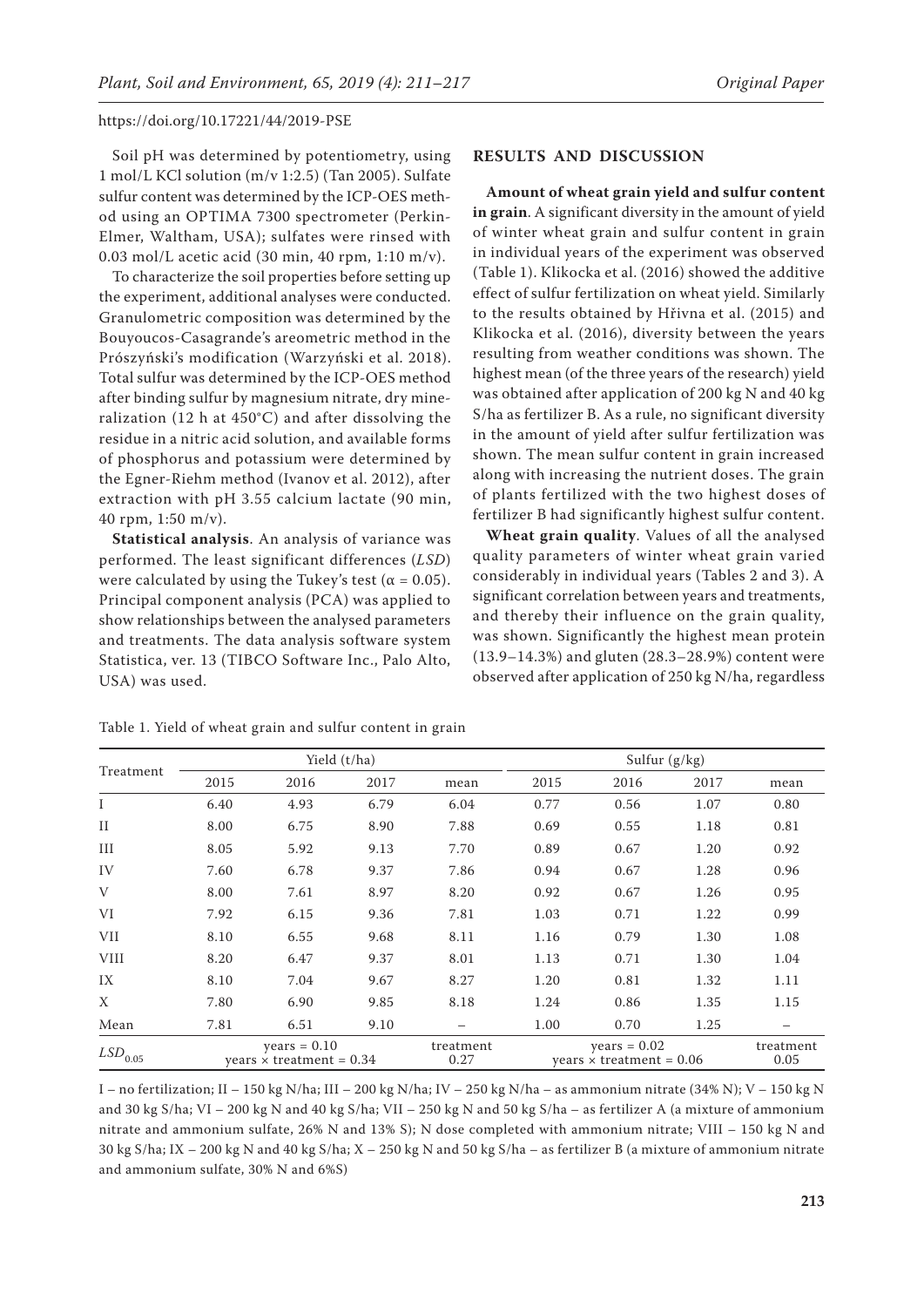| Treatment             | Protein $(\%)$                                  |      |      |                  | Gluten (%)                                      |      |      |                  |
|-----------------------|-------------------------------------------------|------|------|------------------|-------------------------------------------------|------|------|------------------|
|                       | 2015                                            | 2016 | 2017 | mean             | 2015                                            | 2016 | 2017 | mean             |
| $\mathbf I$           | 8.7                                             | 8.7  | 10.1 | 9.1              | 19.0                                            | 9.4  | 19.0 | 15.8             |
| $\rm II$              | 11.1                                            | 13.5 | 12.8 | 12.5             | 27.9                                            | 24.0 | 25.3 | 25.7             |
| III                   | 11.3                                            | 15.7 | 13.9 | 13.6             | 28.2                                            | 26.5 | 26.7 | 27.1             |
| IV                    | 11.5                                            | 16.5 | 14.9 | 14.3             | 29.0                                            | 28.7 | 29.1 | 28.9             |
| V                     | 11.2                                            | 13.8 | 13.3 | 12.7             | 28.0                                            | 21.4 | 26.3 | 25.2             |
| VI                    | 11.3                                            | 14.4 | 14.2 | 13.3             | 28.4                                            | 22.8 | 27.3 | 26.1             |
| <b>VII</b>            | 11.5                                            | 15.8 | 14.6 | 14.0             | 28.9                                            | 26.5 | 29.5 | 28.3             |
| <b>VIII</b>           | 11.2                                            | 13.5 | 12.9 | 12.5             | 28.1                                            | 22.6 | 25.1 | 25.3             |
| IX                    | 11.4                                            | 14.5 | 13.0 | 12.9             | 28.9                                            | 25.2 | 26.5 | 26.9             |
| $\mathbf{X}$          | 11.6                                            | 15.3 | 15.0 | 13.9             | 29.6                                            | 28.5 | 28.7 | 28.9             |
| Mean                  | 11.0                                            | 14.2 | 13.4 |                  | 27.6                                            | 23.6 | 26.4 |                  |
| $LSD$ <sub>0.05</sub> | $years = 0.2$<br>years $\times$ treatment = 0.5 |      |      | treatment<br>0.4 | $years = 0.3$<br>years $\times$ treatment = 1.1 |      |      | treatment<br>0.9 |

Table 2. Content of protein and gluten in wheat grain

I – no fertilization; II – 150 kg N/ha; III – 200 kg N/ha; IV – 250 kg N/ha – as ammonium nitrate (34% N); V – 150 kg N and 30 kg S/ha; VI – 200 kg N and 40 kg S/ha; VII – 250 kg N and 50 kg S/ha – as fertilizer A (a mixture of ammonium nitrate and ammonium sulfate, 26% N and 13% S); N dose completed with ammonium nitrate; VIII – 150 kg N and 30 kg S/ha; IX – 200 kg N and 40 kg S/ha; X – 250 kg N and 50 kg S/ha – as fertilizer B (a mixture of ammonium nitrate and ammonium sulfate, 30% N and 6%S)

of the fertilizer used. Significantly the highest mean value of Zeleny sedimentation index  $(45.0-45.3 \text{ cm}^3)$ was determined after application of 250 kg N and 50 kg S/ha as both sulfur-containing fertilizers. Along with the increase in nitrogen dose (regardless of the fertilizer), there was an increase in protein content,

| Treatment    | Sedimentation index $(cm3)$                     |      |      |                  | Falling number (s)                           |      |      |                 |
|--------------|-------------------------------------------------|------|------|------------------|----------------------------------------------|------|------|-----------------|
|              | 2015                                            | 2016 | 2017 | mean             | 2015                                         | 2016 | 2017 | mean            |
| $\bf{I}$     | 8.7                                             | 22.6 | 24.7 | 18.6             | 248                                          | 380  | 303  | 310             |
| $\rm II$     | 32.0                                            | 40.2 | 36.0 | 36.0             | 305                                          | 469  | 326  | 366             |
| Ш            | 33.7                                            | 43.7 | 38.7 | 38.7             | 320                                          | 473  | 319  | 370             |
| IV           | 37.0                                            | 46.2 | 43.5 | 42.2             | 310                                          | 439  | 322  | 357             |
| V            | 34.0                                            | 41.2 | 38.2 | 37.8             | 316                                          | 432  | 337  | 361             |
| VI           | 35.3                                            | 43.5 | 40.0 | 39.6             | 341                                          | 397  | 329  | 355             |
| <b>VII</b>   | 37.0                                            | 55.7 | 43.2 | 45.3             | 338                                          | 423  | 333  | 365             |
| <b>VIII</b>  | 31.7                                            | 46.0 | 33.1 | 36.9             | 287                                          | 435  | 304  | 342             |
| IX           | 35.3                                            | 50.0 | 37.0 | 40.7             | 314                                          | 437  | 320  | 357             |
| X            | 37.7                                            | 53.7 | 43.7 | 45.0             | 341                                          | 398  | 310  | 349             |
| Mean         | 32.2                                            | 44.3 | 37.8 |                  | 312                                          | 428  | 320  |                 |
| $LSD_{0.05}$ | $years = 0.9$<br>years $\times$ treatment = 2.8 |      |      | treatment<br>2.2 | $years = 7$<br>years $\times$ treatment = 23 |      |      | treatment<br>18 |

Table 3. Values of Zeleny sedimentation index and falling number in wheat grain

I – no fertilization; II – 150 kg N/ha; III – 200 kg N/ha; IV – 250 kg N/ha – as ammonium nitrate (34% N); V – 150 kg N and 30 kg S/ha; VI – 200 kg N and 40 kg S/ha; VII – 250 kg N and 50 kg S/ha – as fertilizer A (a mixture of ammonium nitrate and ammonium sulfate, 26% N and 13% S); N dose completed with ammonium nitrate; VIII – 150 kg N and 30 kg S/ha; IX – 200 kg N and 40 kg S/ha; X – 250 kg N and 50 kg S/ha – as fertilizer B (a mixture of ammonium nitrate and ammonium sulfate, 30% N and 6%S)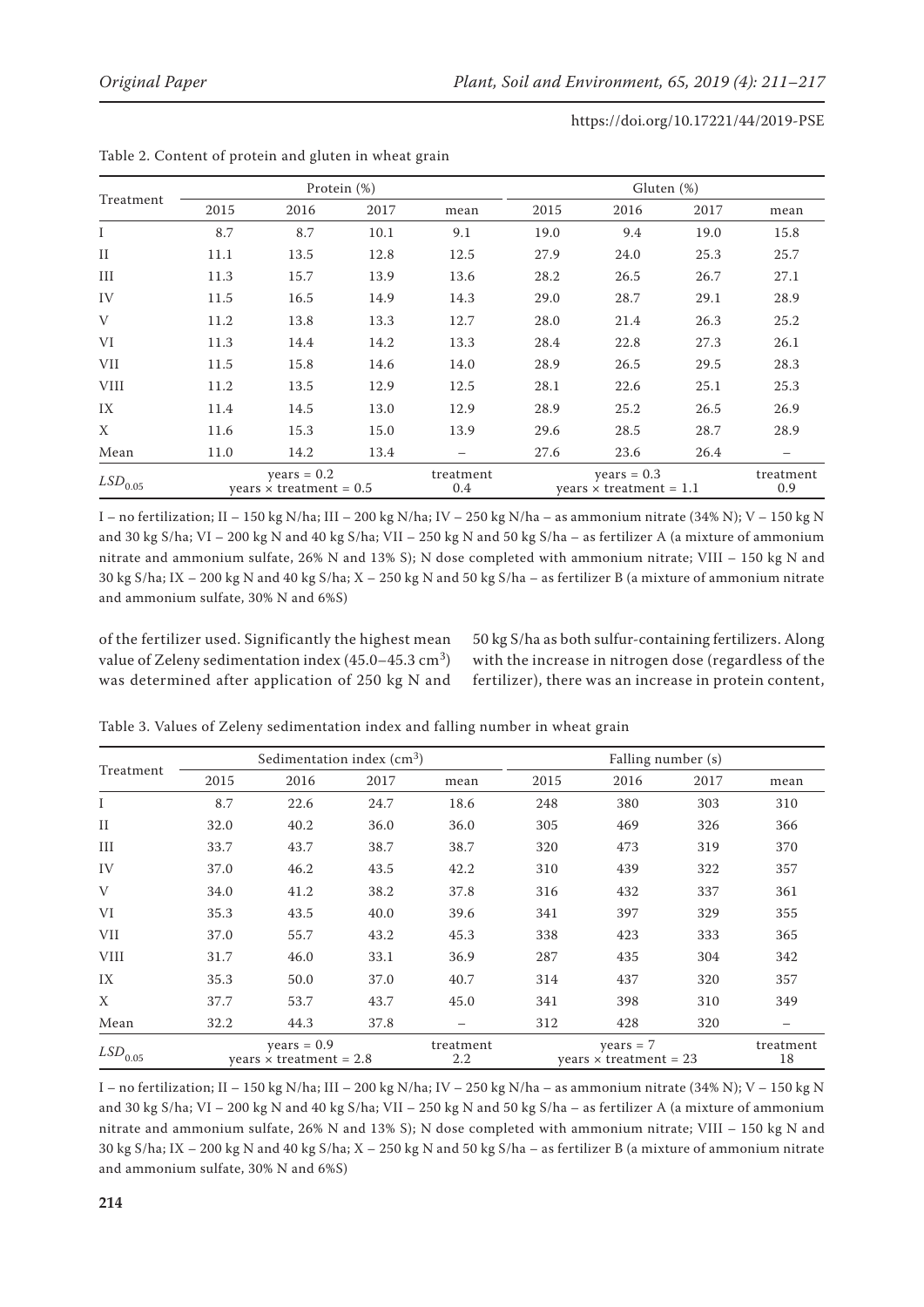gluten content and sedimentation index. The highest mean value of falling number (370 s) was recorded after fertilization with 200 kg N/ha as ammonium nitrate. However, the falling number was not, as a rule, much diversified between the fertilized treatments.

Grain of unfertilized wheat did not meet the qualitative requirements. Grain for the production of bread flour should contain at least 11.5% protein and 25% gluten (Kujawa 2014). To be of good baking value, the sedimentation index should not be lower than 30 cm3, and the falling number should amount to 250–350 s. Sedimentation index indicates the quantity and quality of gluten. Grain with the falling number lower than 150 is characterized by a very high activity of amylolytic enzymes and intensive life processes.

Hřivna et al. (2015) showed no significant effect of sulfur fertilization on protein content in wheat grain. Järvan et al. (2012a,b) obtained an opposite effect. They also indicated that weather conditions modify protein content and baking parameters of flour. In contrast, Erekul et al. (2011) and Klikocka et al. (2016) did not show the effect of sulfur fertilization on protein content in wheat grain. Hovewer, Klikocka et al. (2016) draw attention to the improvement of protein quality as a result of the increase in the content of cystine and methionine. The results presented in this paper point to a significant increase

in gluten content in grain along with increasing the nitrogen dose. A similar tendency was obtained by Erekul et al. (2012) and Klikocka et al. (2016), also in the case of sulfur fertilization. Erekul et al. (2012) showed the beneficial effect of nitrogen and sulfur fertilization on the value of sedimentation index. Value of the falling number presented in this paper was similar to that obtained by Erekul et al. (2012), who showed no distinct impact of nitrogen and sulphur fertilization on this parameter.

**Soil properties**. No significant diversity in soil pH in subsequent years of the research was recorded but the sulfate sulfur content in the soil underwent a significant decrease in subsequent years (Table 4). The significant interaction of years and fertilization on both parameters was confirmed. When analysing the mean pH values (of the three years of research), it was shown that the addition of ammonium sulfate intensified the acidifying effect of ammonium nitrate. The soil fertilized with 250 kg N and 50 kg S/ha as fertilizer B had the lowest pH value and the highest sulfate sulfur content. A significant increase in sulfate sulfur content, in comparison with the content in the control soil and the soil fertilized with ammonium nitrate, was shown after sulfur application. Generally, no significant diversity in sulfate sulfur content in the soil fertilized with sulfur-containing fertilizers was

| Treatment    | $pH_{KCl}$                                      |      |      |                   | Sulfate sulfur (mg/kg)                            |       |       |                   |
|--------------|-------------------------------------------------|------|------|-------------------|---------------------------------------------------|-------|-------|-------------------|
|              | 2015                                            | 2016 | 2017 | mean              | 2015                                              | 2016  | 2017  | mean              |
| I            | 4.83                                            | 4.94 | 4.82 | 4.86              | 8.63                                              | 9.69  | 6.70  | 8.34              |
| $\mathbf{H}$ | 4.91                                            | 4.90 | 5.03 | 4.95              | 11.21                                             | 9.42  | 6.35  | 8.99              |
| III          | 5.04                                            | 5.03 | 4.94 | 5.00              | 8.08                                              | 6.62  | 5.13  | 6.61              |
| IV           | 5.11                                            | 5.07 | 4.66 | 4.94              | 7.94                                              | 6.23  | 6.82  | 7.00              |
| V            | 4.89                                            | 4.91 | 4.92 | 4.91              | 10.02                                             | 11.11 | 10.15 | 10.43             |
| VI           | 4.80                                            | 4.62 | 4.86 | 4.76              | 14.51                                             | 12.91 | 11.62 | 13.01             |
| VII          | 4.75                                            | 4.81 | 4.82 | 4.79              | 13.77                                             | 12.13 | 13.86 | 13.25             |
| <b>VIII</b>  | 4.75                                            | 4.92 | 5.03 | 4.90              | 13.32                                             | 13.58 | 8.10  | 11.66             |
| IX           | 4.96                                            | 4.94 | 4.86 | 4.92              | 14.68                                             | 12.19 | 9.62  | 12.16             |
| X            | 4.84                                            | 4.48 | 4.49 | 4.60              | 16.55                                             | 13.70 | 10.17 | 13.47             |
| Mean         | 4.89                                            | 4.86 | 4.82 |                   | 11.87                                             | 10.76 | 8.51  |                   |
| $LSD_{0.05}$ | $years = id$<br>years $\times$ treatment = 0.18 |      |      | treatment<br>0.15 | $years = 0.78$<br>years $\times$ treatment = 2.47 |       |       | treatment<br>1.95 |

Table 4. pH value and sulfate sulfur content in soil

I – no fertilization; II – 150 kg N/ha; III – 200 kg N/ha; IV – 250 kg N/ha – as ammonium nitrate (34% N); V – 150 kg N and 30 kg S/ha; VI – 200 kg N and 40 kg S/ha; VII – 250 kg N and 50 kg S/ha – as fertilizer A (a mixture of ammonium nitrate and ammonium sulfate, 26% N and 13% S); N dose completed with ammonium nitrate; VIII – 150 kg N and 30 kg S/ha; IX – 200 kg N and 40 kg S/ha; X – 250 kg N and 50 kg S/ha – as fertilizer B (a mixture of ammonium nitrate and ammonium sulfate, 30% N and 6%S); id – insignificant differences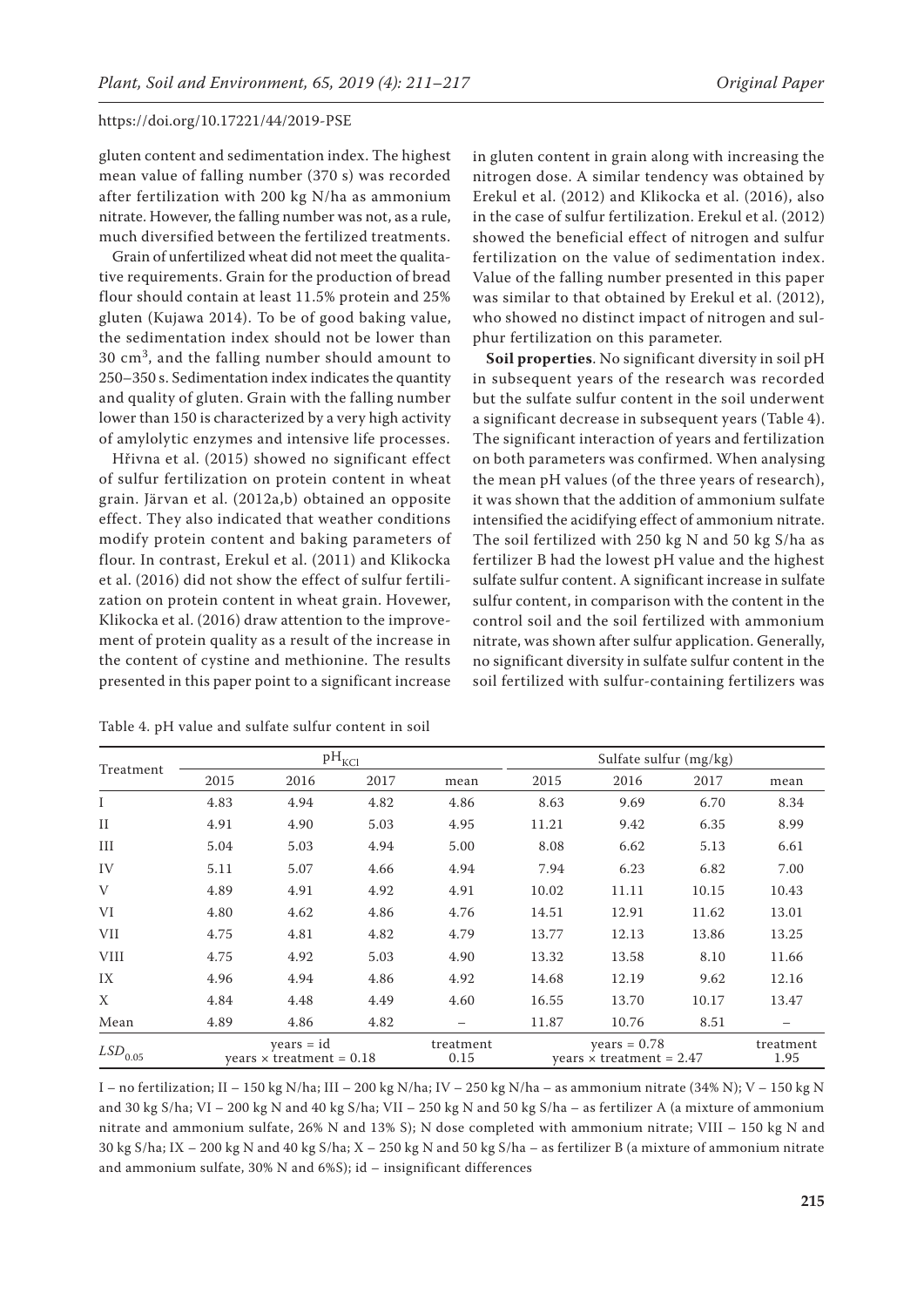



Figure 2. Principal component analysis (PCA) showing relationships between the examined parameters, years as well as nitrogen and sulfur doses

recorded. A change of the most available sulfur forms after mineral fertilization was stated also by Kulhánek et al. (2011). Gryzełko and Filipek-Mazur (2008) stated that mineral fertilization (with and without sulfur addition) caused a decrease in soil pH, which intensified in time. Negative effects of acidification can be reduced through liming (Lošák et al. 2012).

**Principal component analysis**. Sulfate sulfur content in soil was strongly positively correlated with the dose of sulfur (Figure 2). There was a strong positive correlation between wheat grain yield and sulfur content in grain as well as between nitrogen dose and grain quantity and quality (sedimentation index, content of protein and gluten). It was observed that the year of the experiment had an impact on the values for particular treatments.

# **REFERENCES**

- AOAC International (2002): AOAC Official Method 990.03, Protein (Crude) in Animal Feed, Combustion Method. Gaithersburg, AOAC International, 30–31.
- Dostálová Y., Hřivna L., Kotková B., Burešová I., Janečková M., Šottníková V. (2015): Effect of nitrogen and sulphur fertilization on the quality of barley protein. Plant, Soil and Environment, 61: 399–404.
- Engardt M., Simpson D., Schwikowski M., Granat L. (2017): Deposition of sulphur and nitrogen in Europe 1900–2050. Model calculations and comparison to historical observations. Tellus B: Chemical and Physical Meteorology, 69: 1328945.
- Erekul O., Götz K.-P., Koca Y.O. (2012): Effect of sulphur and nitrogen fertilization on bread-making quality of wheat (*Triticum aestivum* L.) varieties under Mediterranean climate conditions. Journal of Applied Botany and Food Quality, 85: 17–22.